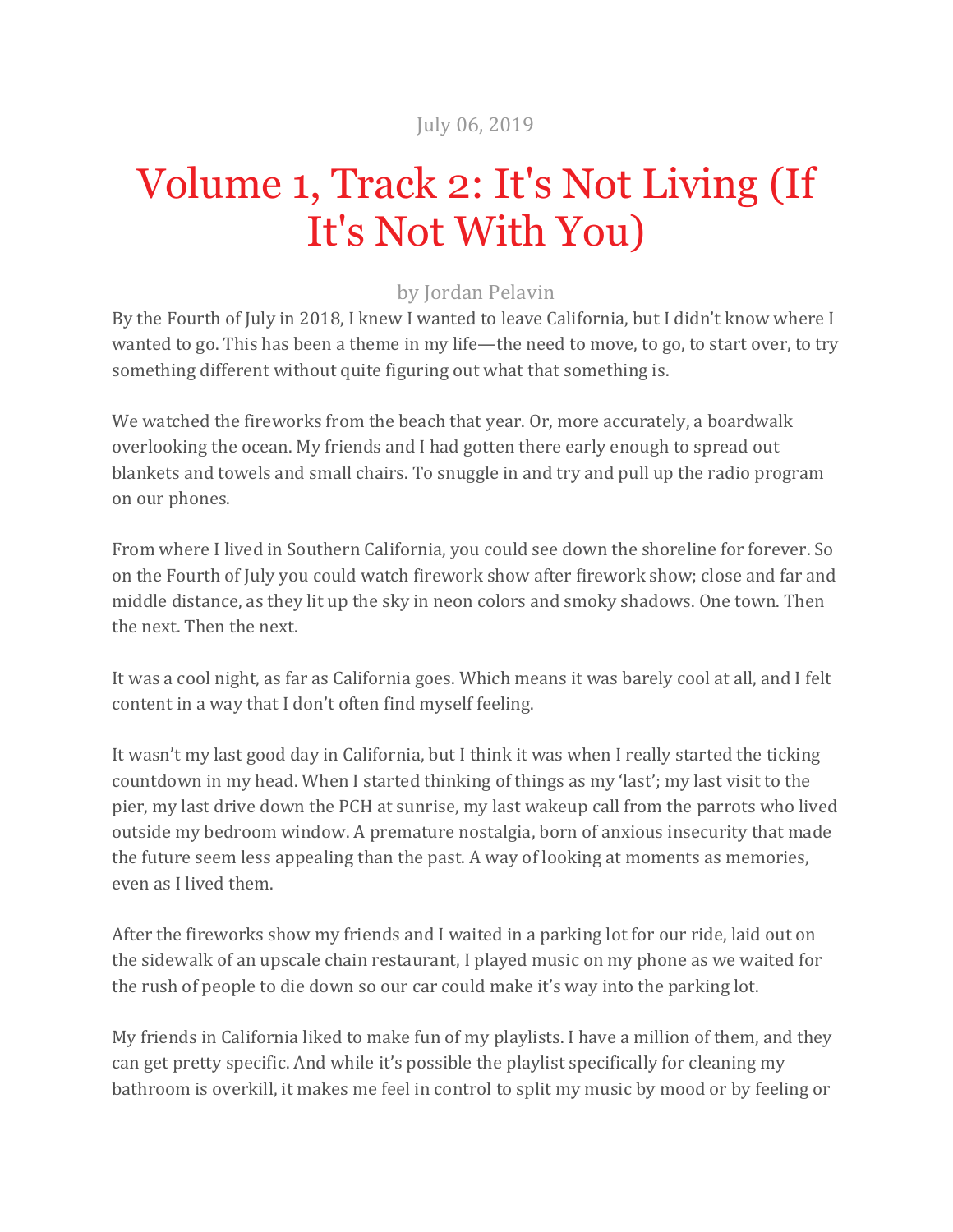by season.

My favorite playlist, maybe, is the one I make each summer.

Here's what I think makes a good summer song; it needs to feel bright and sunny. It doesn't have to be danceable exactly- but it does need to be boppy enough that if you put it on at a picnic your friends would sway. It needs to be something fun to sing along to. It works for driving and it works for barbeques and it works for late nights and early mornings and for cleaning your room and for getting a little too tipsy on frozen drinks when it's much too hot out. 

Or, I guess, for lying on your back in a parking lot, watching the smoke clear after a fireworks show, trying to imagine different ways to fil the wide-open expanse of your so far empty future.

Ok, so It's Not Living (If It's Not With You) by the 1975 is technically about one of the band member's addiction to heroin. Which isn't really a situation that's relevant to my life, but listen to how the song shimmers. It feels like summertime. It feels loose and longing and vast. It feels like a day on the beach or a night in the park or that special kind of lost you can only get on a summer day when you have nowhere important to be.

It's really fucking hot in Boston right now. It's in the 90s and it's humid and my apartment has no AC. Summer is definitely here. So what I want is summer songs. And this is one I loved last year and one I love this year, and one I think I'm going to love for a while.

Maybe you will love it too.